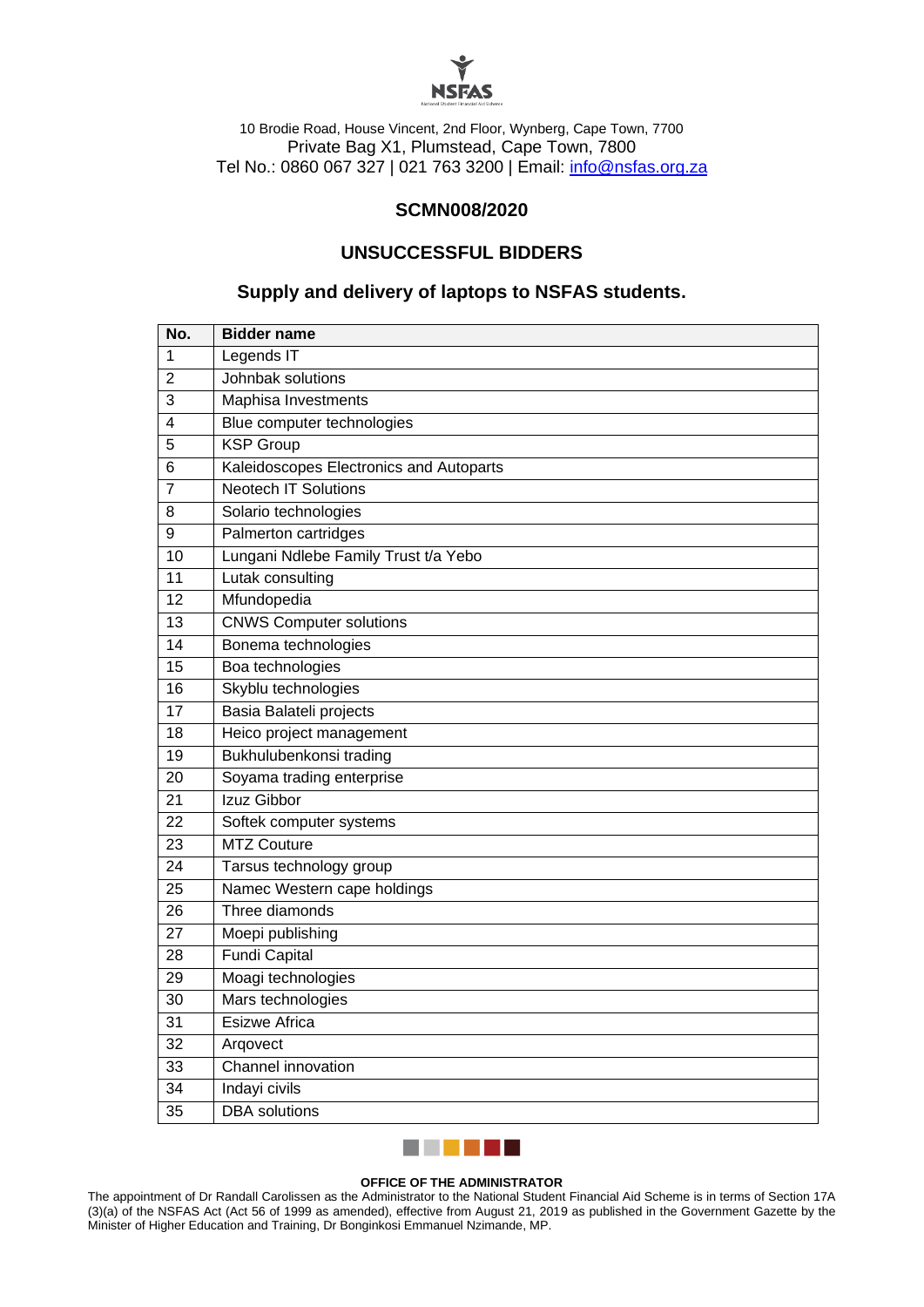

#### 10 Brodie Road, House Vincent, 2nd Floor, Wynberg, Cape Town, 7700 Private Bag X1, Plumstead, Cape Town, 7800 Tel No.: 0860 067 327 | 021 763 3200 | Email: [info@nsfas.org.za](mailto:info@nsfas.org.za)

| No.             | $0 - 1$ , $00 - 0 - 0$<br><b>Bidder name</b> |
|-----------------|----------------------------------------------|
| 36              | Leema Bopang JV                              |
| 37              | <b>BDM ICT solutions</b>                     |
| 38              | Bongani Rainmaker                            |
| 39              | Prime molecular technologies and SMD JV      |
| 40              | Brainet consulting and Vusa labs             |
| 41              | Asenathi projects                            |
| 42              | Thias construction                           |
| 43              | Peo technologies                             |
| 44              | Gijima                                       |
| 45              | Ordirile                                     |
| 46              | <b>ABT Technologies</b>                      |
| 47              | Jowies property investment solution          |
| 48              | Iqula motswedi technologies                  |
| 49              | Datategra                                    |
| 50              | Gagasi IT                                    |
| 51              | SBD business systems                         |
| 52              | Phungo ICT solutions                         |
| 53              | Madibana IT solutions                        |
| 54              | Realted general trading                      |
| 55              | Maredi technologies                          |
| 56              | <b>IT Monkey</b>                             |
| 57              | <b>Bhelela</b> international                 |
| 58              | Namec electronics enterprise                 |
| 59              | Speccom                                      |
| 60              | Fasego 27 trading enterprise                 |
| 61              | Gr8 opportunity trading                      |
| 62              | Lethukuthula development projects            |
| 63              | Data solutions South Africa                  |
| 64              | Asijiki soundbytes                           |
| 65              | Metro computers                              |
| 66              | Kimona manufacturers                         |
| 67              | <b>MTN</b>                                   |
| 68              | Executive lab consulting                     |
| 69              | Donabyte                                     |
| 70              | Armlux digital                               |
| 71              | Rena business solutions                      |
| 72              | Nashua Kopano                                |
| 73              | Stylco empowerment                           |
| $\overline{74}$ | R and M faitful computers                    |
| $\overline{75}$ | Realtone IT peripherals                      |
| 76              | Nihka technology group                       |
| 77              | Ezevee computer solutions                    |
|                 |                                              |

**OFFICE OF THE ADMINISTRATOR** The appointment of Dr Randall Carolissen as the Administrator to the National Student Financial Aid Scheme is in terms of Section 17A (3)(a) of the NSFAS Act (Act 56 of 1999 as amended), effective from August 21, 2019 as published in the Government Gazette by the Minister of Higher Education and Training, Dr Bonginkosi Emmanuel Nzimande, MP.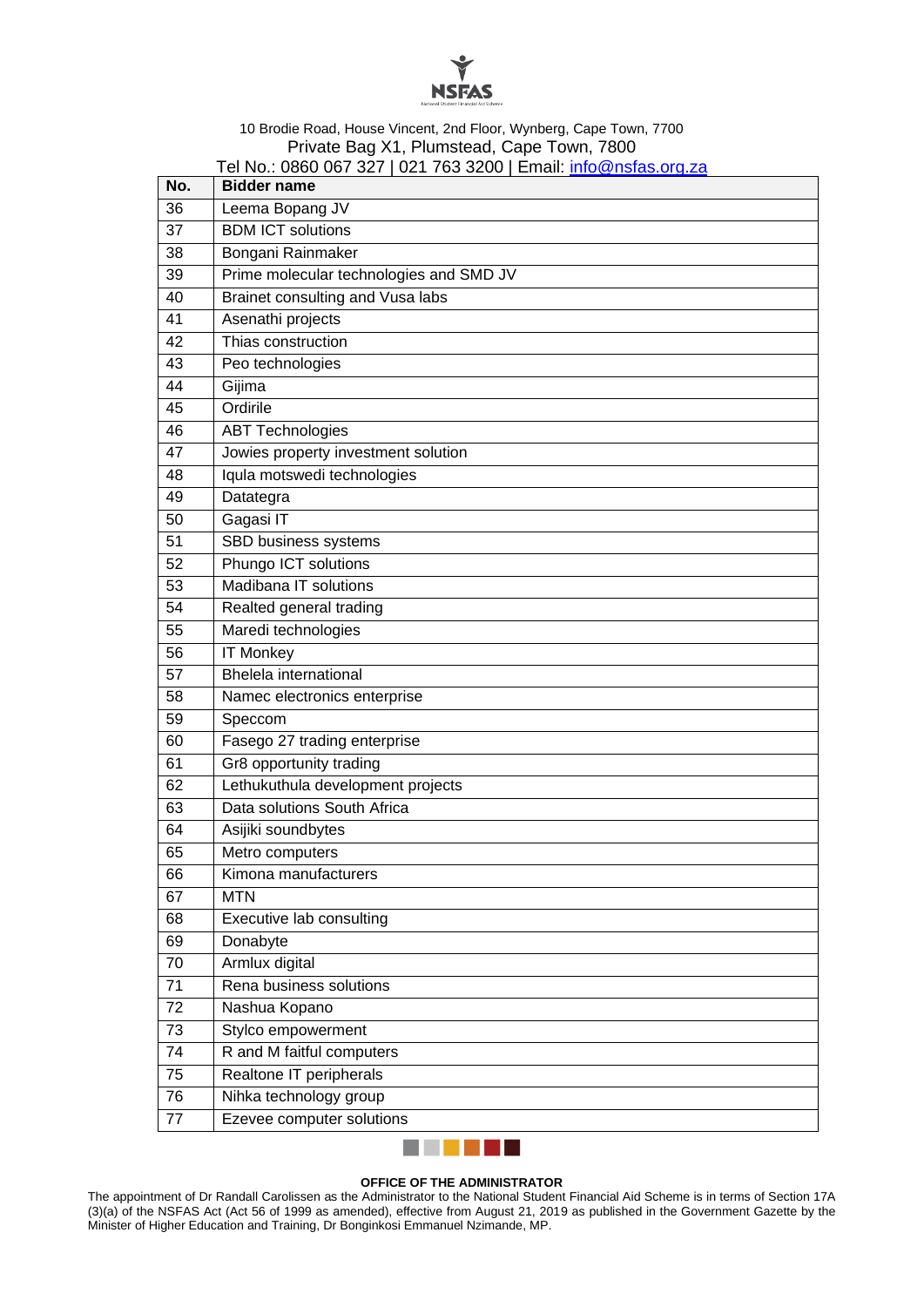

### 10 Brodie Road, House Vincent, 2nd Floor, Wynberg, Cape Town, 7700 Private Bag X1, Plumstead, Cape Town, 7800 Tel No.: 0860 067 327 | 021 763 3200 | Email: [info@nsfas.org.za](mailto:info@nsfas.org.za)

| No. | <b>Bidder name</b>                                      |
|-----|---------------------------------------------------------|
| 78  | Mubvumela Corporation                                   |
| 79  | Shumani industries                                      |
| 80  | Vaal triangle computers                                 |
| 81  | Sohluma construction engineering                        |
| 82  | Accelerit technologies                                  |
| 83  | Vastra Technologies                                     |
| 84  | Thamani technologies and systems                        |
| 85  | Datacentrix                                             |
| 86  | Medaco                                                  |
| 87  | 5 strand                                                |
| 88  | Turi associates                                         |
| 89  | Bolivia technologies                                    |
| 90  | Tetrabyte technologies                                  |
| 91  | <b>Talis fleet</b>                                      |
| 92  | Indawo yam business solutions                           |
| 93  | Enra technologies                                       |
| 94  | Afrovation                                              |
| 95  | <b>KBN</b> technologies                                 |
| 96  | Xon systems                                             |
| 97  | Jobe and Seleoane/Lombez projects                       |
| 98  | Tristar technology                                      |
| 99  | <b>DNN</b> technologies                                 |
| 100 | Nhlalala Corporate                                      |
| 101 | Una technologies                                        |
| 102 | <b>IT Master</b>                                        |
| 103 | Epico networks                                          |
| 104 | Distant star trading                                    |
| 105 | Icomputing solutions                                    |
| 106 | Grow Makhosikati trading                                |
| 107 | <b>CHM Vuwani</b>                                       |
| 108 | Computer solutions international                        |
| 109 | <b>Corridor Africa Technologies</b>                     |
| 110 | Esquire technologies                                    |
| 111 | The naked scientists                                    |
| 112 | Tshipa ICT solutions                                    |
| 113 | Imali Corporation 151                                   |
| 114 | Global health for Social Change Network and Coconics JV |
| 115 | Khanya Africa Networks                                  |
| 116 | Samsung                                                 |
| 117 | Allied business solutions                               |
| 118 | MTAG systems and solutions                              |
| 119 | Makwa IT                                                |



## **OFFICE OF THE ADMINISTRATOR**

The appointment of Dr Randall Carolissen as the Administrator to the National Student Financial Aid Scheme is in terms of Section 17A (3)(a) of the NSFAS Act (Act 56 of 1999 as amended), effective from August 21, 2019 as published in the Government Gazette by the Minister of Higher Education and Training, Dr Bonginkosi Emmanuel Nzimande, MP.